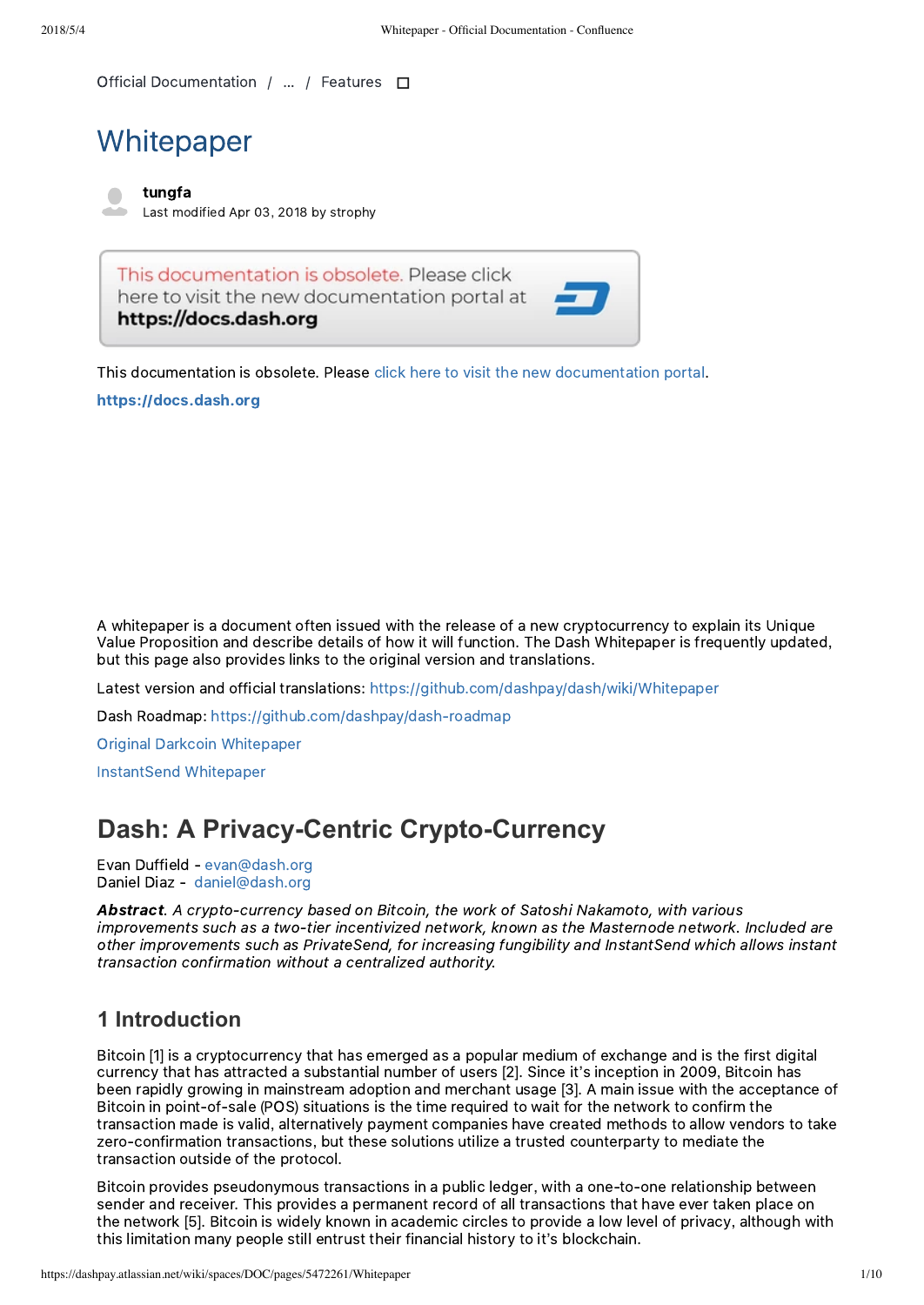Dash is the first privacy‑centric cryptographic currency based on the work of Satoshi Nakamoto. In this paper we propose a series of improvements to Bitcoin resulting in a decentralized, strongly anonymous crypto-currency, with tamper-proof instant transactions and a secondary peer-to-peer (P2P) network incentivized to provide services to the Dash Network.

# **2 Masternode Network**

Full nodes are servers running on a P2P network, that allow peers to use them to receive updates about the events on the network. These nodes require significant amounts of traffic and other resources that carry substantial cost. As a result, on the Bitcoin network a steady decrease in the amount of these nodes has been observed for some time [7] and as a result block propagation have been upwards of 40 seconds[14]. Many solutions have been proposed such as a new reward scheme by Microsoft Research [4] and the Bitnodes incentive program [6].



### Figure 1: Bitcoin Full nodes in the spring of 2014

These nodes are very important to the health of the network. They provide clients with the ability to synchronize and quick propagation of messages throughout the network. We propose adding a secondary network, known as the Dash Masternode network. These nodes will have high availability and provide a required level of service to the network in order to take part in the Masternode Reward Program.

### **2.1 Masternode Reward Program Cost and Payments**

Much of the reason for the decrease of full nodes on the Bitcoin network, is the lack of incentive to run one. Over time the cost of running a full node increases as the network gets used more, creating more bandwidth and costing the operator more money. As the cost rises, operators consolidate their services to be cheaper to run or run a light client, which does not help the network at all.

Masternodes are full nodes, just like in the Bitcoin network, except they must provide a level of service to the network and have a bond of collateral to participate. Collateral is never forfeit and is safe while the Masternode is operating. This allows investors to provide a service to the network, earn interest on their investment and reduce the volatility of the currency.

To run a Masternode, the node must store 1,000DASH. When active, nodes provide services to clients on the network and in return are paid in the form of a dividend. This allows the users to pay for the services and earn a return on investment. Masternodes are all paid from the same pool of money, approximately 45% [footnote] of the total block reward is dedicated to this program.

Due to the fact that the Masternode rewards program is a fixed percentage and the Masternode network nodes are fluctuating, expected Masternode rewards will vary according to the current total count of active Masternodes. Payments for a standard day for running a Masternode can be calculated by using the following formula:

$$
(n/t)^* r^* b^* a
$$

Where:

 $n$  is the number of Masternodes an operator controls t is the total number of Masternodes r is the current block reward (presently averaging about 5 DASH) b is blocks in an average day. For the Dash network this usually is 576. a is the average Masternode payment (45% of the average block amount)

Return on investment for running a Masternode can be calculated as

$$
((n/t)*r*b*a*365)/1000
$$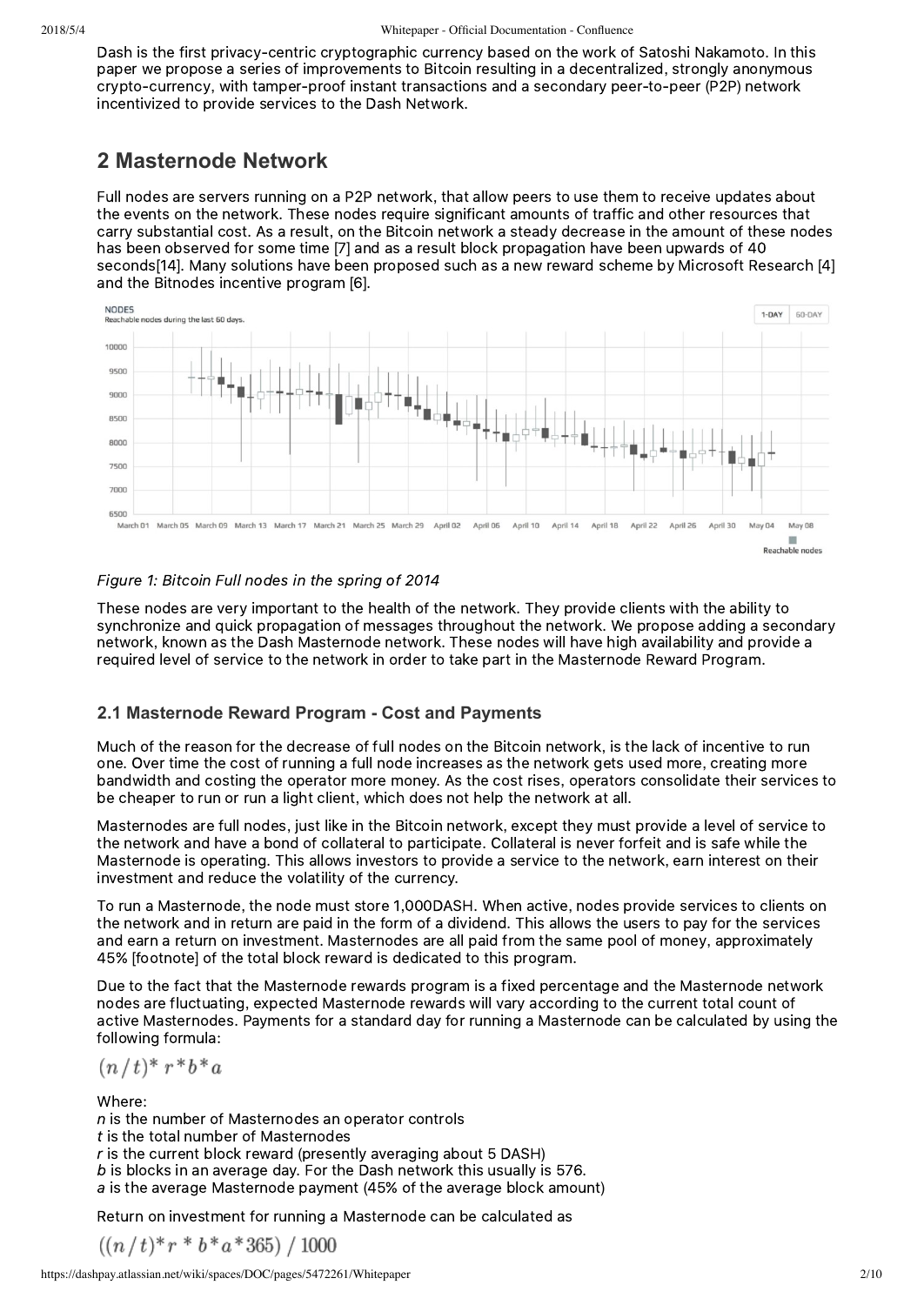Where variables are the same as above.

The cost associated with running a Masternode creates a hard and soft limit of active nodes on the network. Currently with 5.3 million DASH in circulation, only 5,300 nodes could possibly be running on the network. The soft limit is imposed by the price it costs to acquire a node and the limited liquidity on exchanges due to usage of Dash as a currency and not merely an investment.

### **2.2 Deterministic Ordering**

A special deterministic algorithm is used to create a pseudo-random ordering of the Masternodes. By using the hash from the proof‑of‑work for each block, security of this functionality will be provided by the mining network.

Pseudo Code, for selecting a Masternode:

```
For(mastenode in masternodes){
     n = masternode.CalculateScore();
     if(n > best_score){
         best score = n;
         winning node = masternode:
     }
}
CMasterNode::CalculateScore(){
    n1 = GetProofOfWorkHash(nBlockHeight); // get the hash of this block
   n2 = Hash(n1); //hash the POW hash to increase the entropy
   n3 = abs(n2 - masternode vin); return n3;
}
```
The example code can be extended further to provide rankings of Masternodes also, a "second", "third", "fourth" Masternode in the list to be selected.

### **2.3 Trustless Quorums**

Currently the Dash network has ~2,400 active Masternodes[8]. By requiring 1,000DASH collateral to become an active Masternode, we create a system in which no one can control the entire network of Masternodes. For example, if someone wants to control 50% of the Masternode network, they would have to buy 2,300,000 DASH from the open market. This would raise the price substantially and it would become impossible to acquire the needed DASH.

With the addition of the Masternode network and the collateral requirements, we can use this secondary network to do highly sensitive tasks in a trustless way, where no single entity can control the outcome. By selecting N pseudo random Masternodes from the total pool to perform the same task, these nodes can act as an oracle, without having the whole network do the task.

For an example, implementation of a trustless quorum (see InstantSend[9]), which uses quorums to approve transactions and lock the inputs or the proof-of-service implementation[10].

Another example use for trustless quorums can include utilizing the Masternode network as a decentralized oracle for financial markets, making secure decentralized contracts a possibility. As an example contract, if Apple Stock (AAPL) is over \$300 on Dec 31, 2016 pay public key A, otherwise pay public key B.

### **2.4 Roles and Proof-Of-Service**

Masternodes can provide any number of extra services to the network. As a proof-of-concept, our first implementation included PrivateSend and InstantSend. By utilizing what we call proof-of-service, we can require that these nodes are online, responding and even at the correct block height.

Bad actors could also run Masternodes, but not provide any of the quality service that is required of the rest of the network. To reduce the possibility of people using the system to their advantage nodes must ping the rest of the network to ensure they remain active. This work is done by the Masternode network by selecting 2 quorums per block. Quorum A checks the service of Quorum B each block. Quorum A are the closest nodes to the current block hash, while Quorum B are the furthest nodes from said hash.

Masternode A (1) checks Masternode B (rank 2300) Masternode A (2) checks Masternode B (rank 2299)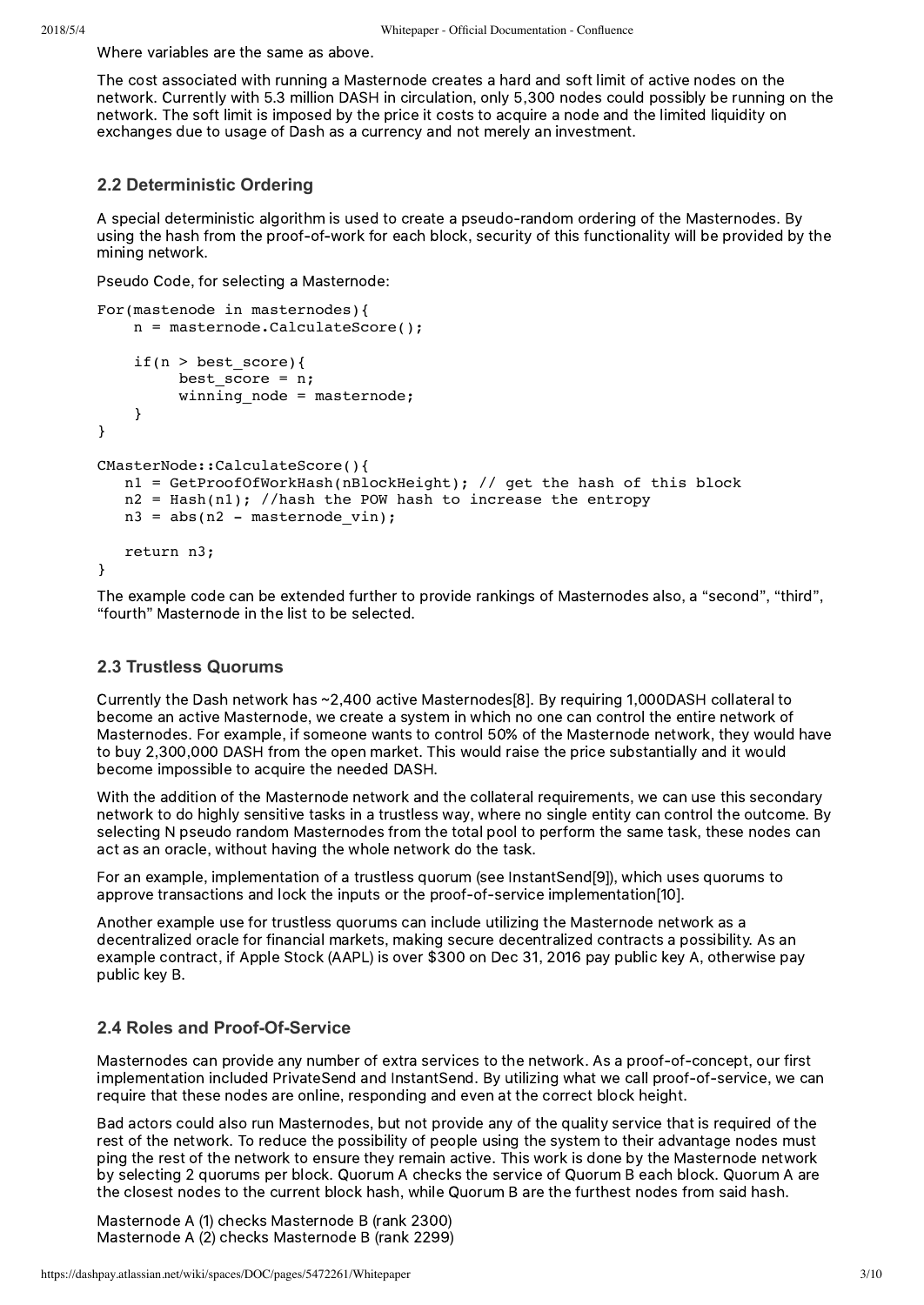Masternode A (3) checks Masternode B (rank 2298)

All work done to check the network to prove that nodes are active is done by the Masternode network itself. Approximately 1% of the network will be checked each block. This results in the entire network being checked about six times per day. In order to keep this system trustless, we select nodes randomly via the Quorum system, then we also require a minimum of six violations in order to deactivate a node.

In order to trick this system, an attacker will need to be selected six times in a row. Otherwise, violations will be cancelled out by the system as other nodes are selected by the quorum system.

| <b>Attacker Controlled</b><br><b>Masternodes / Total</b><br><b>Masternodes</b> | <b>Required Picked</b><br><b>Times In A Row</b> | <b>Probability of</b><br>success $\left(n\,t\right)^{r}$ | <b>DASH</b><br><b>Required</b> |
|--------------------------------------------------------------------------------|-------------------------------------------------|----------------------------------------------------------|--------------------------------|
| 1/2300                                                                         | 6                                               | 6.75e-21                                                 | 1,000DASH                      |
| 10/2300                                                                        | 6                                               | 6.75e-15                                                 | 10,000DASH                     |
| 100/2300                                                                       | 6                                               | 6.75e-09                                                 | 100,000DASH                    |
| 500/2300                                                                       | 6                                               | 0.01055%                                                 | 500,000DASH                    |
| 1000/2300                                                                      | 6                                               | 0.6755%                                                  | 1,000,000DASH                  |

Table 1. The probability of tricking the system representing one individual Masternode as failing proofof‑service

Where:

 $n$  is the total number of nodes controlled by the attacker t is the total number of Masternodes in the network  $r$  is the depth of the chain

The selection of Masternodes is pseudo random based on the Quorum system

### **2.5 Masternode Protocol**

The Masternodes are propagated around the network using a series of protocol extensions including a Masternode announce message and Masternode ping message. These two messages are all that is needed to make a node active on the network, beyond these there are other messages for executing a proof‑of‑service request, PrivateSend and InstantSend.

Masternodes are originally formed by sending 1,000DASH to a specific address in a wallet that will "activate" the node making it capable of being propagated across the network. A secondary private key is created that is used for signing all further messages. The latter key allows the wallet to be completely locked when running in a standalone mode.

A cold mode is made possible by utilizing the secondary private key on two separate machines. The primary "hot" client signs the 1,000DASH input including the secondary signing private key in the message. Soon after the "cold" client sees a message including its secondary key and activates as a Masternode. This allows the "hot" client to be deactivated (client turned off) and leaves no possibility of an attacker gaining access to the 1,000DASH by gaining access to the Masternode after activation.

Upon starting, a Masternode sends a "Masternode Announce" message to the network, containing:

Message: (1K DASH Input, Reachable IP Address, Signature, Signature Time, 1K Dash Public Key, Secondary Public Key, Donation Public Key, Donation Percentage)

Every 15 minutes thereafter, a ping message is sent proving the node is still alive.

Message: (1K DASH Input, Signature (using secondary key), Signature Time, Stop)

After a time-to-live has expired the network will remove an inactive node from the network, causing the node to not be used by clients or paid. Nodes can also ping the network constantly, but if they do not have their ports open, they will eventually be flagged as inactive and not be paid.

#### **2.6 Propagation of the Masternode List**

New clients entering the Dash network must be made aware of the currently active Masternodes on the network to be able to utilize their services. As soon as they join the mesh network, a command is sent to their peers asking for the known list of Masternodes. A cache object is used for clients to record Masternodes and their current status, so when clients restart they will simply load this file rather than asking for the full list of Masternodes.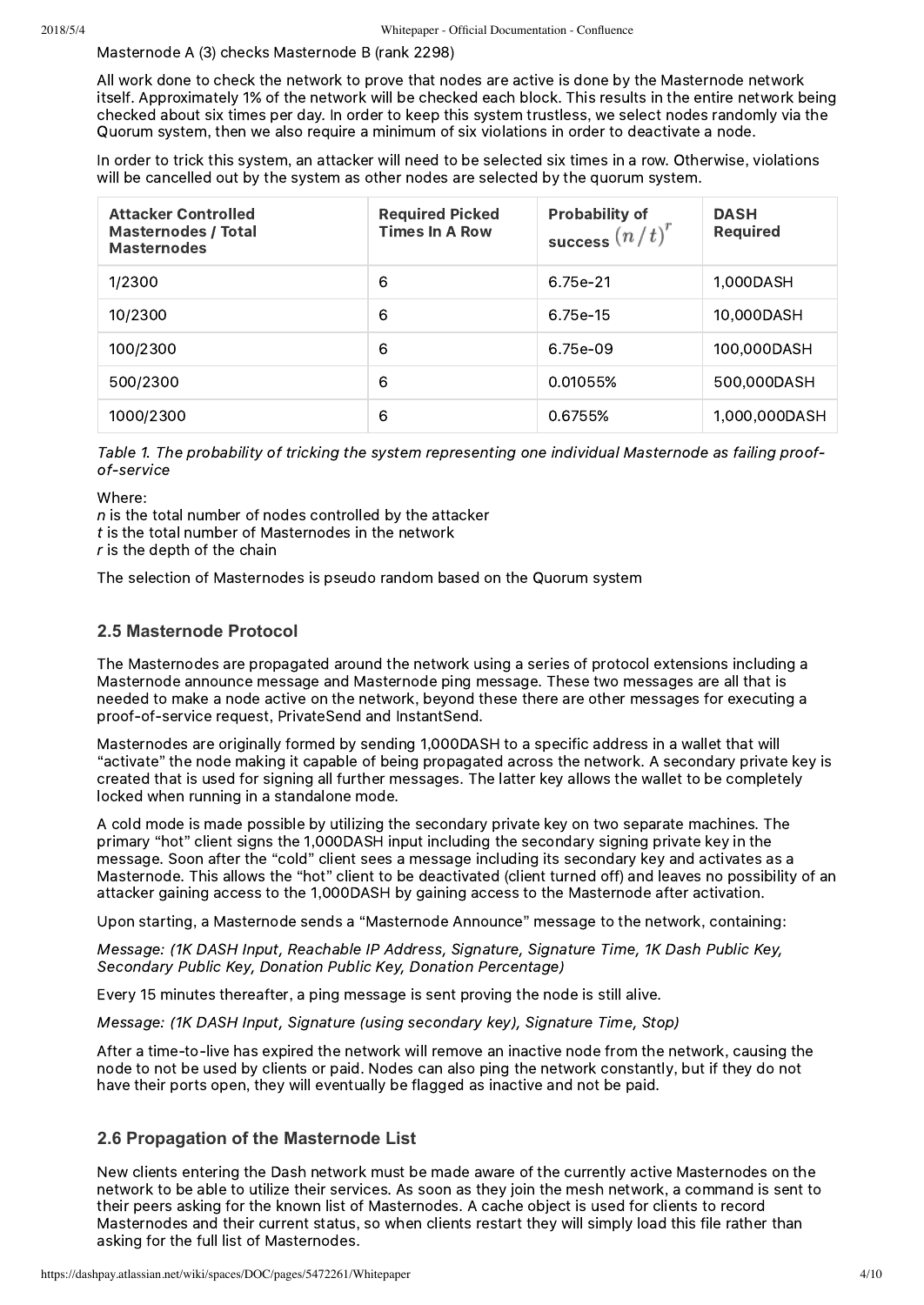### **2.7 Payments via Mining and Enforcement**

To ensure that each Masternode is paid it's fair share of the block reward, the network must enforce that blocks pay the correct Masternode. If a miner is non‑compliant their blocks must be rejected by the network, otherwise cheating will be incentivized.

We propose a strategy where Masternodes form quorums, select a winning Masternode and broadcast their message. After N messages have been broadcast to select the same target payee, a consensus will be formed and that block in question will be required to pay that Masternode.

When mining on the network, pool software (websites that merge the efforts of individual miners) use the RPC API interface to get information about how to make a block. To pay the Masternodes, this interface must be extended by adding a secondary payee to GetBlockTemplate. Pools then propagate their successfully mined blocks, with a split payment between themselves and a Masternode.

# **3 PrivateSend**

We believe it is important to have a standard trust-less implementation for improving the privacy of it's users in the reference client that provides a high degree of privacy. Other clients such as electrum, Android and iPhone will also have the same anonymity layer implemented directly and utilize the protocol extensions. This allows users a common experience anonymizing funds using a well understood system.

PrivateSend is an improved and extended version of the CoinJoin. In addition to the core concept of CoinJoin, we employ a series of improvements such as decentralization, strong anonymity by using a chaining approach, denominations and passive ahead-of-time mixing.

The greatest challenge when improving privacy and fungibility of a crypto-currency is doing it in a way that does not obscure the entire blockchain. In Bitcoin based crypto currencies, one can tell which outputs are unspent and which are not, commonly called UTXO, which stands for unspent transaction output. This results in a public ledger that allows any user to act as guarantor of the integrity of transactions. The Bitcoin protocol is designed to function without the participation of trusted counterparties, in their absence, it is critical that auditing capabilities remain readily accessible to the users through the public blockchain. Our goal is to improve privacy and fungibility without losing these key elements that we believe make a successful currency.

By having a decentralized mixing service within the currency we gain the ability to keep the currency itself perfectly fungible. Fungibility is an attribute of money, that dictates that all units of a currency should remain equal. When you receive money within a currency, it should not come with any history from the previous users of the currency or the users should have an easy way to disassociate themselves from that history, thus keeping all coins equal. At the same time, any user should be able to act as an auditor to guarantee the financial integrity of the public ledger without compromising others privacy.

To improve the fungibility and keep the integrity of the public blockchain, we propose using an ahead-oftime decentralized trustless mixing strategy. To be effective at keeping the currency fungible, this service is directly built into the currency, easy to use and safe for the average user.

### **3.1 Tracing CoinJoin By Amounts**

A common strategy in existing Bitcoin implementations of CoinJoin is simply merging transactions together. This exposes the users to various methods of following the the users coins through these joined transaction.



Figure 2: An example CoinJoin transaction with 2 users [11][12]

In this transaction, 0.05BTC was sent through the mixer. To identify the source of the money, one simply has to add up the values on the right until they match one of the values on the left.

Breaking apart the transaction:

- $\bullet$  0.05 + 0.0499 + 0.0001(fee) = 0.10BTC.
- $\bullet$  0.0499 + 0.05940182 + 0.0001(fee) = 0.10940182BTC.

This gets exponentially more difficult as more users are added to the mixer. However, these sessions can be retroactively de‑anonymized at any point in the future.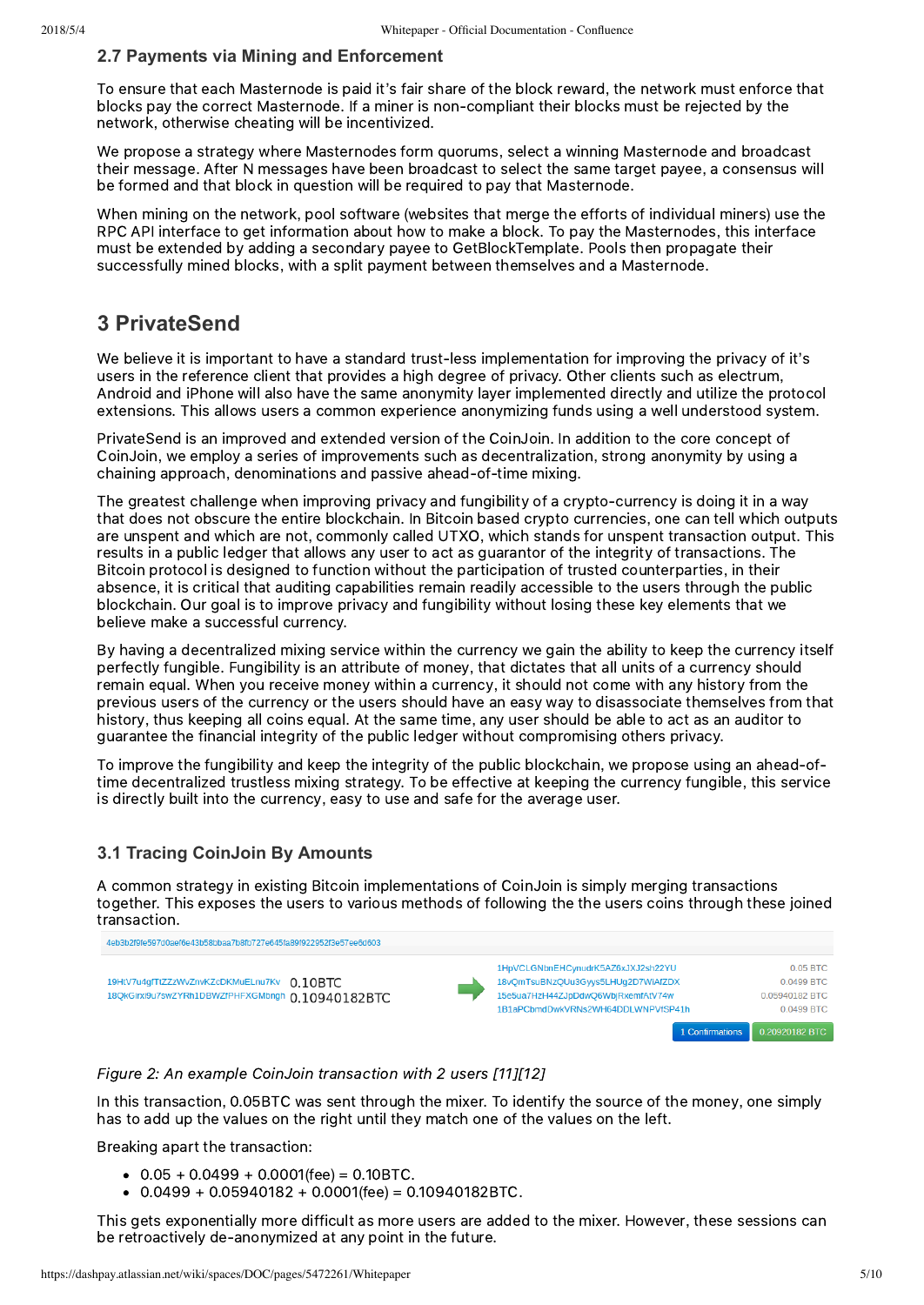#### **3.2 Through linking and Forward Linking**

In other proposed implementations of CoinJoin, it is possible that a user anonymizes money then eventually sends change from that transaction to an exchange or other entity that knows the users identity. This breaks the anonymity and allows the entity to walk backwards through that users transactions. We call this type of attack "Forward Linking":



Figure 3: Forward Change Linking

In this example, Alice anonymizes 1.2BTC, which goes to two outputs, 1BTC and 0.2BTC. She then spends 0.7BTC from the 1BTC output, receiving change of 0.3BTC. That 0.3BTC then goes to an identifiable source, confirming Alice also spent the 0.7BTC in the prior transaction.

To identify the sender of the anonymous transaction, start at the "exchange" transaction and go backwards in the blockchain till you get to the "Alice sends 0.7BTC anonymously". As the exchange, you know it was your user who just recently bought something anonymously, thus breaking the anonymity completely. We call this type of attack "Through Change Linking".



#### Figure 4: Through Change Linking

In the second example, Alice buys 1.2 BTC from coinbase, then anonymizes this amount into a 1BTC output. She then spends the 1BTC, receives change in the amount of 0.3BTC and then combines that with her 0.2BTC earlier change.

By combining the change from the anonymous transaction (0.3BTC) and the change she received from the CoinJoin transaction, you can link the entire history before and after, completely breaking the anonymity.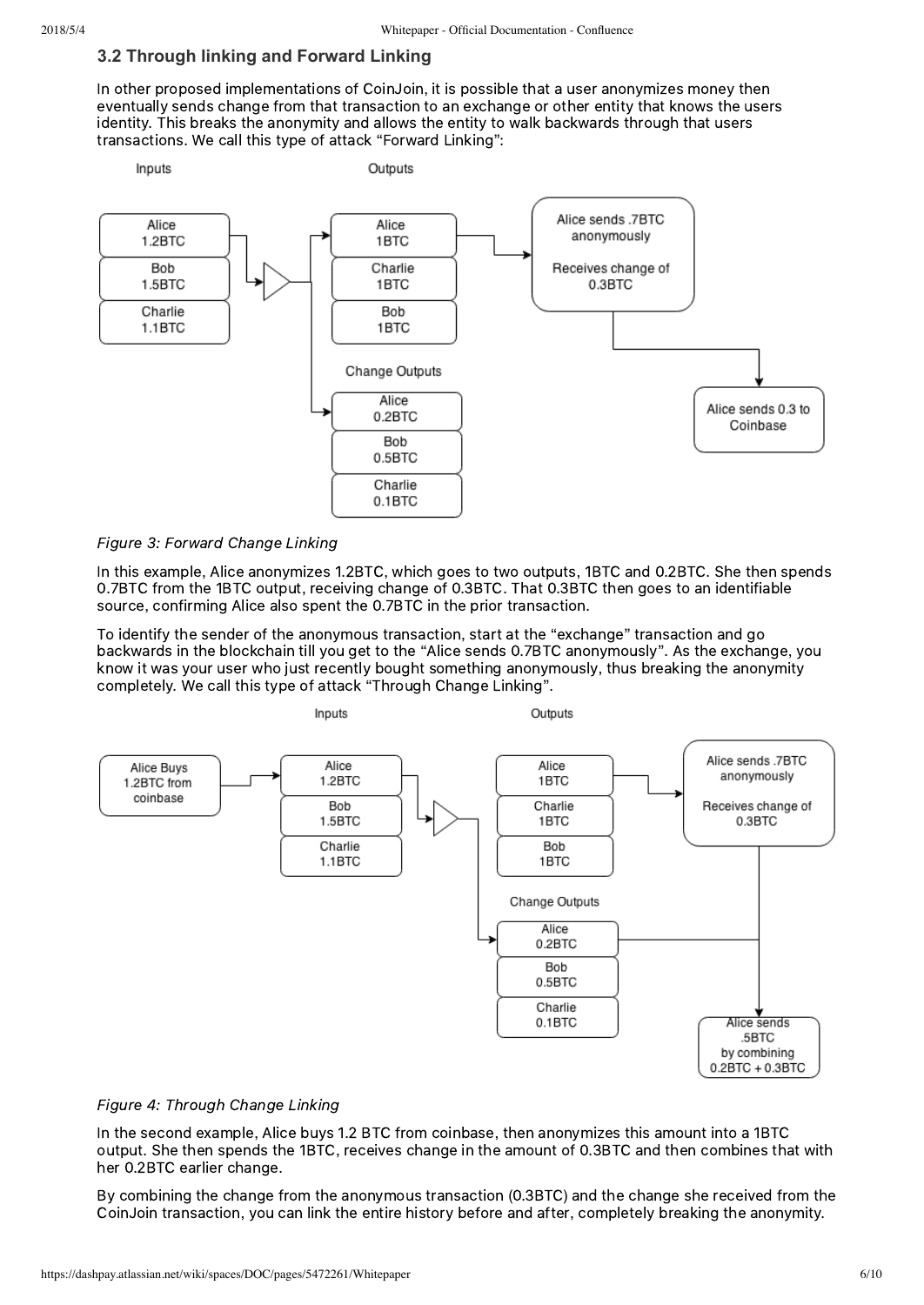### **3.3 Improved Privacy and Denial-of-service (DOS) resistance**

PrivateSend uses the fact that a transaction can be formed by multiple parties and made out to multiple parties to merge funds together in a way where they cannot be uncoupled thereafter. Given that all PrivateSend transactions are setup for users to pay themselves, the system is highly secure against theft and users coins always remain safe. Currently to mix usi ng PrivateSend requires at least three participants.



\*Color denotes separate users

Figure 5: Three users submit denominated funds into a common transaction. Users pay themselves back in the form of new outputs, which are randomly ordered.

To improve the privacy of the system as a whole we propose using common denominations of 0.1DASH, 1DASH, 10DASH AND 100DASH. In each mixing session, all users should submit the same denominations as inputs and outputs. In addition to denominations, fees should be removed from the transactions and charged in bulk in separate, sporadic unlinkable transactions.

To address the possible DOS attacks, we propose all users submit a transaction as collateral to the pool when joining. This transaction will be made out to themselves and will pay a high fee to miners. In the case when a user submits a request to the mixing pool, they must provide collateral at the beginning of this exchange. If at any point any user fails to cooperate, by refusing to sign for example, the collateral transaction will automatically be broadcasted. This will make it expensive to do a sustained attack on the privacy network.

### **3.4 Passive Anonymization of funds and chaining**

PrivateSend is limited to 1,000DASH per session and requires multiple sessions to thoroughly anonymize significant amounts of money. To make the user experience easy and make timing attacks very difficult, PrivateSend runs in a passive mode. At set intervals, a user's client will request to join with other clients via a Masternode. Upon entry into the Masternode, a queue object is propagated throughout the network detailing the denominations the user is looking to anonymize, but no information that can be used to identify the user.

Each PrivateSend session can be thought of as an independent event increasing the anonymity of user's funds. However each session is limited to three clients, so an observer has a one in three chance of being able to follow a transaction. To increase the quality of anonymity provided, a chaining approach is employed, which funds are sent through multiple Masternodes, one after another.

| <b>Depth Of The Chain</b> | Possible Users $\left( n\right)$ |
|---------------------------|----------------------------------|
|                           |                                  |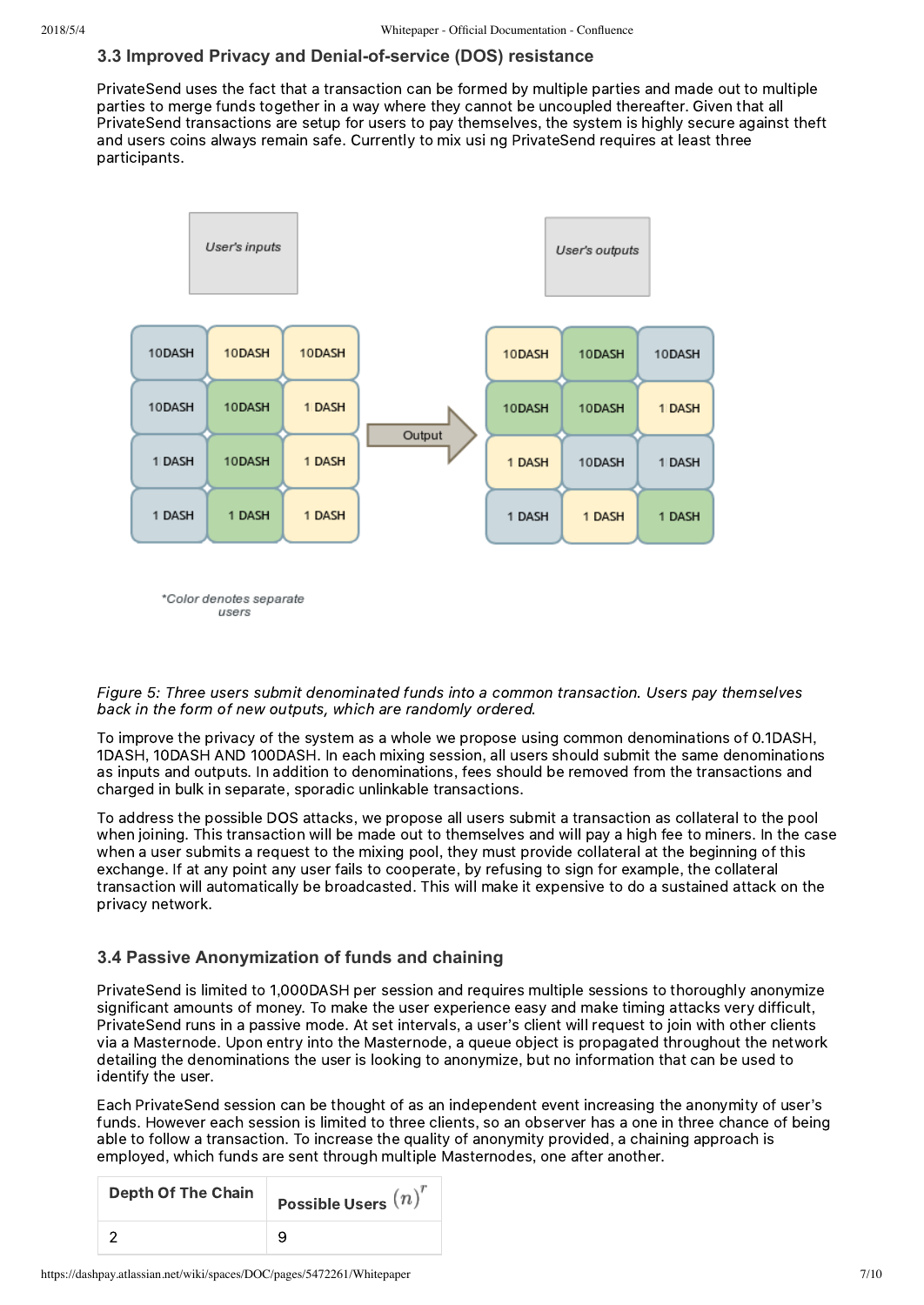| <b>Depth Of The Chain</b> | <b>Possible Users</b> |
|---------------------------|-----------------------|
|                           | 81                    |
|                           | 6561                  |

Table 2. How many users could possibly be involved in N mixing sessions.

### **3.5 Security Considerations**

As transactions are merged, Masternodes can possibly "snoop" on users funds as they pass through. This is not considered a serious limitation due to the requirement for Masternode's to hold 1,000DASH and the fact that users utilize random Masternodes that they select to host their joins. The probability of following a transaction throughout a chaining event can be calculated as follows:

| <b>Attacker Controlled Masternodes /</b><br><b>Total Masternodes</b> | <b>Depth Of The</b><br><b>Chain</b> | <b>Probability of</b><br>success $(n/t)^r$ | <b>DASH Required</b> |
|----------------------------------------------------------------------|-------------------------------------|--------------------------------------------|----------------------|
| 10/1010                                                              | $\overline{2}$                      | 9.80e-05                                   | 10,000DASH           |
| 10/1010                                                              | $\overline{4}$                      | 9.60e-09                                   | 10,000DASH           |
| 10/1010                                                              | 8                                   | $9.51e-11$                                 | 10,000DASH           |
| 100/1100                                                             | $\overline{2}$                      | 8.26e-03                                   | 100,000DASH          |
| 100/1100                                                             | 4                                   | 6.83e-05                                   | 100,000DASH          |
| 100/1100                                                             | 8                                   | 4.66e-09                                   | 100,000DASH          |
| 1000/2000                                                            | $\overline{2}$                      | 25%                                        | 1,000,000DASH        |
| 1000/2000                                                            | 4                                   | 6.25%                                      | 1,000,000DASH        |
| 1000/2000                                                            | 8                                   | 0.39%                                      | 1,000,000DASH        |
| 2000/3000                                                            | $\overline{2}$                      | 44.4%                                      | 2,000,000DASH        |
| 2000/3000                                                            | $\overline{4}$                      | 19.75%                                     | 2,000,000DASH        |
| 2000/3000                                                            | 8                                   | 3.90%                                      | 2,000,000DASH        |

Table 3. The probability of follow a PrivateSend transaction on the network given the attacker controls N Nodes.

Where:

 $n$  is the total number of nodes controlled by the attacker  $t$  is the total number of Masternodes in the network  $r$  is the depth of the chain

The selection of Masternodes is random.

Considering the limited supply of DASH (5.3 million at the time of writing, April 2015) and the low liquidity available on the market, it becomes an impossibility to attain a large enough number of Masternodes to succeed at such an attack.

Extending the system by blinding Masternodes to the transactions taking place on their node will also greatly enhance the security of the system.

#### **3.6 Masternode Blinding via Relay System**

In section 3.4 we describe the probabilities of following a single transaction through multiple sessions of PrivateSend mixing. This can further be addressed by blinding Masternodes, so they cannot see which inputs/outputs belong to which users. To do this we propose a simple relay system that users can use to protect their identity.

Instead of a user submitting the inputs and outputs directly into the pool, they will pick a random Masternode from the network and request that it relays the inputs/outputs/signatures to the target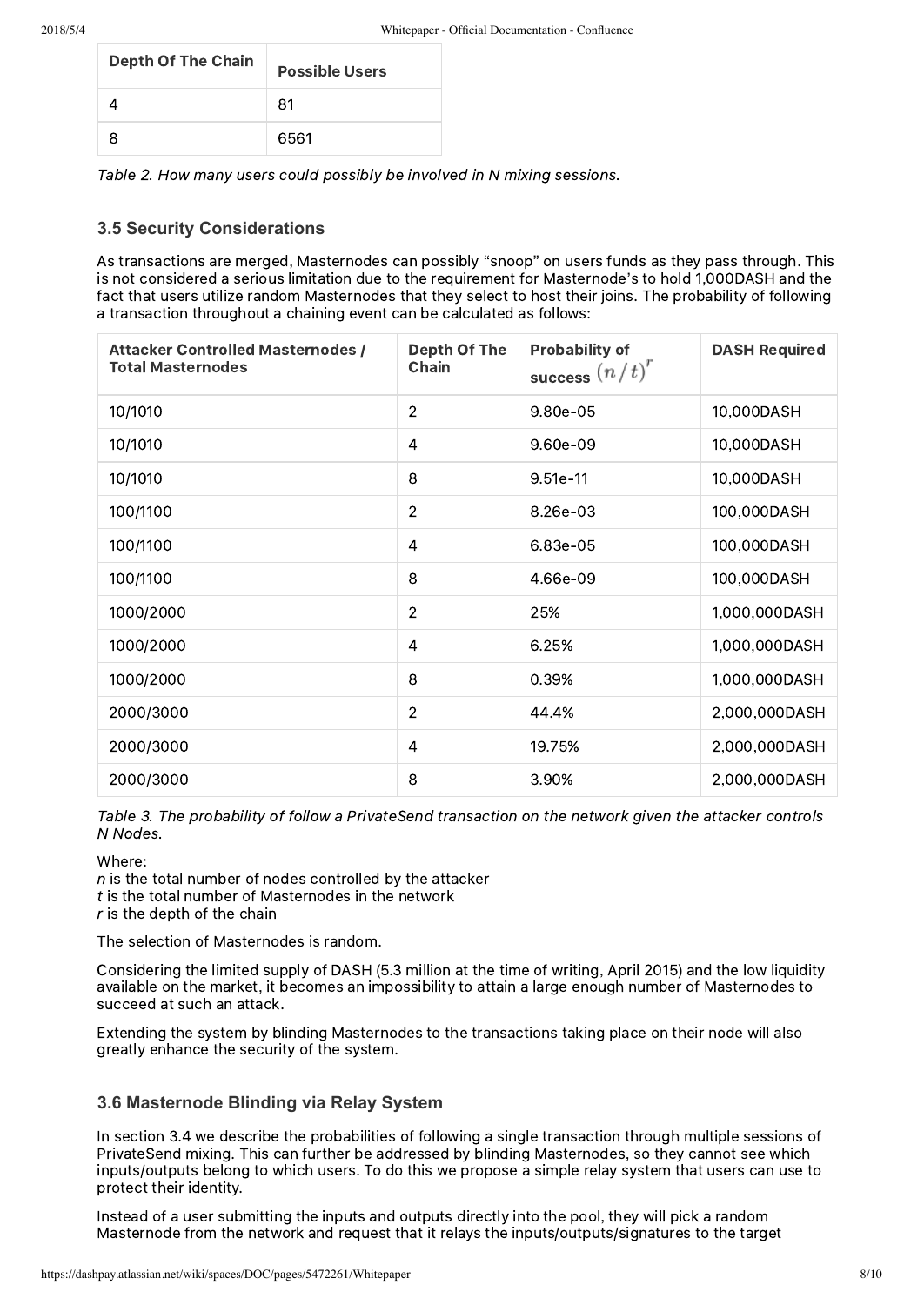Masternode. This means that the Masternode will receive N sets of inputs/outputs and N sets of signatures. Each set belongs to one of the users, but the Masternode can't know which belongs to which.

# **4 Instant Transactions via InstantSend**

By utilizing Masternode quorums, users are able to send and receive instant irreversible transactions. Once a quorum has been formed, the inputs of the transaction are locked to only be spendable in a specific transaction, a transaction lock takes about four seconds to be set currently on the network. If consensus is reached on a lock by the Masternode network, all conflicting transactions or conflicting blocks would be rejected thereafter, unless they matched the exact transaction ID of the lock in place.

This will allow vendors to use mobile devices in place of traditional POS systems for real world commerce and users to quickly settle face-to-face non commercial transactions as with traditional cash. This is done without a central authority. An extensive overview of this feature can be found in the InstantSend white paper[9].

# **5 Additional Improvements**

### **5.1 x11 hashing algorithm**

x11 is a widely used hashing algorithm, which takes a different approach, known as algorithm chaining. x11 consists of all 11 SHA3 contestants[13], each hash is calculated then submitted to the next algorithm in the chain. By utilizing multiple algorithms, the likelihood that an ASIC is created for the currency is minimal until a later part of it's life cycle.

In the life cycle of Bitcoin, mining began with hobbyists which used Central Processing Units (CPUs) to mine the currency, then shortly after Graphics Processing Units (GPUs) software was created, which quickly replaced the CPUs. Years after the GPUs cycle, ASICs or Application Specific Integrated Circuits were created, which quickly replaced the GPUs.

Due to the complexity and die size required to create an ASIC for mining x11, we expect that it will take considerably longer than it did in Bitcoin, allowing for hobbyists to take part in the mining for a longer period of time. We believe this is highly important for good distribution and growth of a cryptocurrency.

Another benefit of the chaining hashing approach is high end CPUs give an average return similar to that of GPUs. Also GPUs have been reported to run 30‑50% cooler, with less wattage than the Scrypt algorithm used by most current crypto-currencies.

### **5.2 Mining Supply**

A different approach to restricting the inflation of mining is taken in Dash, using a 7% reduction of the supply per year. This is done as opposed to halving implemented by other currencies. In addition supply each block is directly tied to the amount of miners on the network; more miners result in lower mining rewards.

Production of Dash is scheduled to carry on throughout this century and onto the next, slowly grinding down until finally near the year 2150, production will cease.